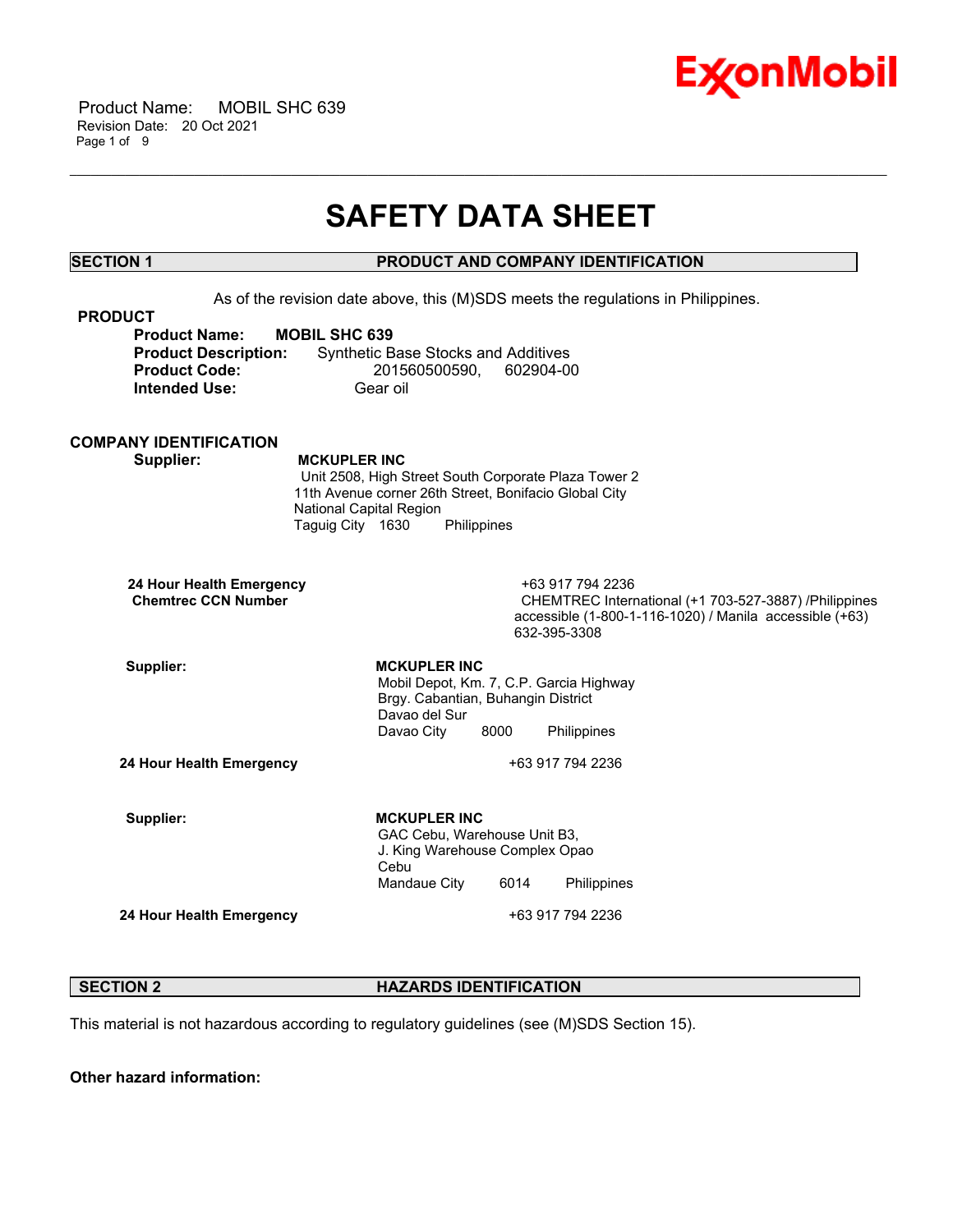

 Product Name: MOBIL SHC 639 Revision Date: 20 Oct 2021 Page 2 of 9

#### **PHYSICAL / CHEMICAL HAZARDS**

No significant hazards.

#### **HEALTH HAZARDS**

High-pressure injection under skin may cause serious damage. Excessive exposure may result in eye, skin, or respiratory irritation.

\_\_\_\_\_\_\_\_\_\_\_\_\_\_\_\_\_\_\_\_\_\_\_\_\_\_\_\_\_\_\_\_\_\_\_\_\_\_\_\_\_\_\_\_\_\_\_\_\_\_\_\_\_\_\_\_\_\_\_\_\_\_\_\_\_\_\_\_\_\_\_\_\_\_\_\_\_\_\_\_\_\_\_\_\_\_\_\_\_\_\_\_\_\_\_\_\_\_\_\_\_\_\_\_\_\_\_\_\_\_\_\_\_\_\_\_\_\_

#### **ENVIRONMENTAL HAZARDS**

No significant hazards.

**NOTE:** This material should not be used for any other purpose than the intended use in Section 1 without expert advice. Health studies have shown that chemical exposure may cause potential human health risks which may vary from person to person.

# **SECTION 3 COMPOSITION / INFORMATION ON INGREDIENTS**

This material is defined as a mixture.

#### **Hazardous Substance(s) or Complex Substance(s) required for disclosure**

| <b>Name</b>                                          | CAS#            | <b>Concentration*</b> | <b>GHS Hazard Codes</b>              |
|------------------------------------------------------|-----------------|-----------------------|--------------------------------------|
| <b>IBUTENE, HOMOPOLYMER</b>                          | $9003 - 29 - 6$ | $- < 5\%$             | H <sub>304</sub>                     |
| <b>IPHOSPHORIC ACID. METHYLPHENYL DIPHENYL ESTER</b> | 26444-49-5      | $0.1 - 5.25\%$        | H400(M factor 1), H410(M<br>factor 1 |
| <b>ITRIPHENYL PHOSPHATE</b>                          | 115-86-6        | $0.1 - 5.25\%$        | H400(M factor 1), H411               |

\* All concentrations are percent by weight unless material is a gas. Gas concentrations are in percent by volume.

| <b>SECTION 4</b> | <b>FIRST AID MEASURES</b> |
|------------------|---------------------------|
|                  |                           |

#### **INHALATION**

Remove from further exposure. For those providing assistance, avoid exposure to yourself or others. Use adequate respiratory protection. If respiratory irritation, dizziness, nausea, or unconsciousness occurs, seek immediate medical assistance. If breathing has stopped, assist ventilation with a mechanical device or use mouth-to-mouth resuscitation.

# **SKIN CONTACT**

Wash contact areas with soap and water. If product is injected into or under the skin, or into any part of the body, regardless of the appearance of the wound or its size, the individual should be evaluated immediately by a physician as a surgical emergency. Even though initial symptoms from high pressure injection may be minimal or absent, early surgical treatment within the first few hours may significantly reduce the ultimate extent of injury.

## **EYE CONTACT**

Flush thoroughly with water. If irritation occurs, get medical assistance.

# **INGESTION**

First aid is normally not required. Seek medical attention if discomfort occurs.

# **NOTE TO PHYSICIAN**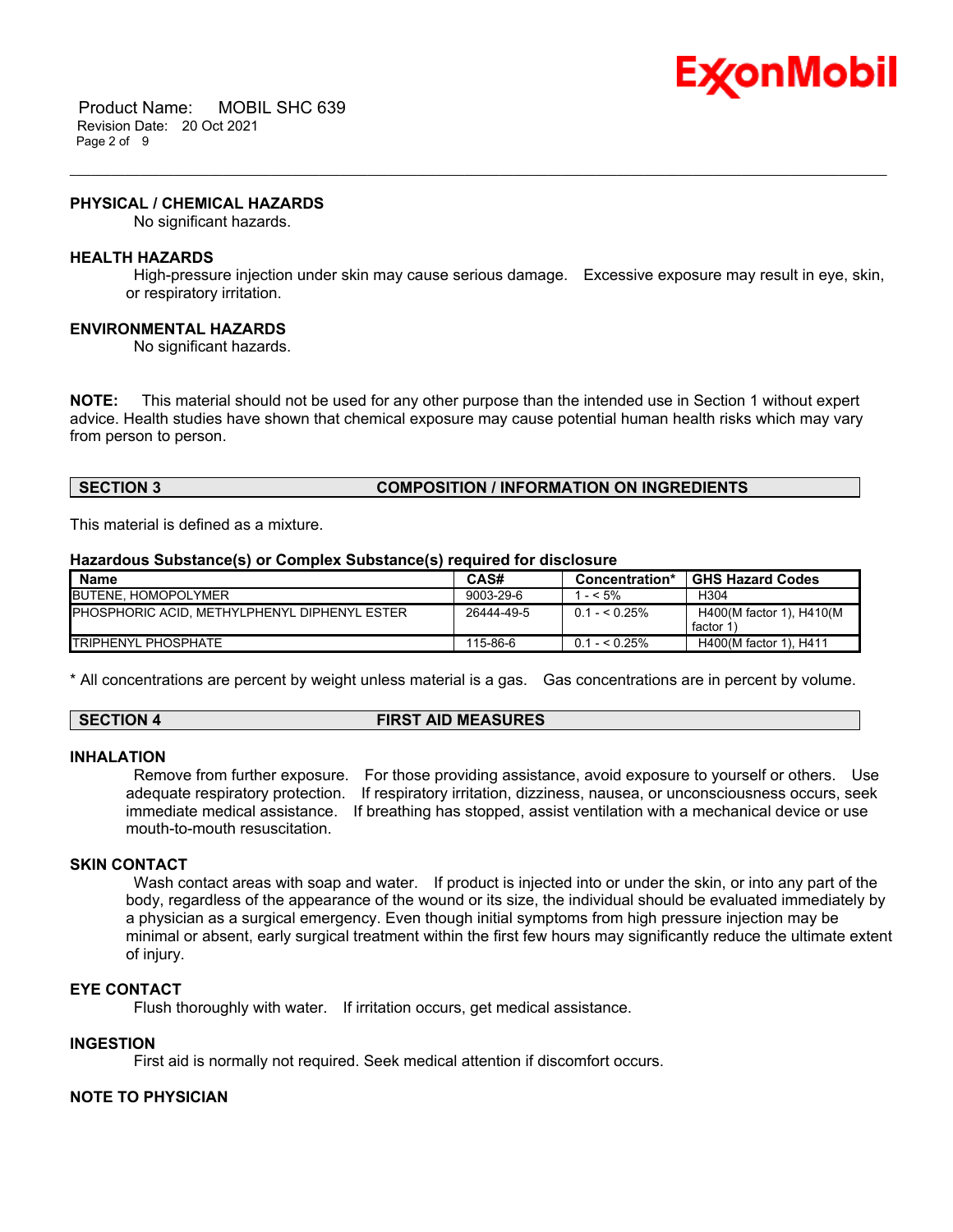

 Product Name: MOBIL SHC 639 Revision Date: 20 Oct 2021 Page 3 of 9

None

# **SECTION 5 FIRE FIGHTING MEASURES**

\_\_\_\_\_\_\_\_\_\_\_\_\_\_\_\_\_\_\_\_\_\_\_\_\_\_\_\_\_\_\_\_\_\_\_\_\_\_\_\_\_\_\_\_\_\_\_\_\_\_\_\_\_\_\_\_\_\_\_\_\_\_\_\_\_\_\_\_\_\_\_\_\_\_\_\_\_\_\_\_\_\_\_\_\_\_\_\_\_\_\_\_\_\_\_\_\_\_\_\_\_\_\_\_\_\_\_\_\_\_\_\_\_\_\_\_\_\_

## **EXTINGUISHING MEDIA**

**Appropriate Extinguishing Media:** Use water fog, foam, dry chemical or carbon dioxide (CO2) to extinguish flames.

**Inappropriate Extinguishing Media:** Straight Streams of Water

## **FIRE FIGHTING**

**Fire Fighting Instructions:** Evacuate area. Prevent runoff from fire control or dilution from entering streams, sewers, or drinking water supply. Firefighters should use standard protective equipment and in enclosed spaces, self-contained breathing apparatus (SCBA). Use water spray to cool fire exposed surfaces and to protect personnel.

**Hazardous Combustion Products:** Aldehydes, Incomplete combustion products, Oxides of carbon, Smoke, Fume, Sulfur oxides

#### **FLAMMABILITY PROPERTIES**

**Flash Point [Method]:** >210°C (410°F) [ASTM D-92] **Flammable Limits (Approximate volume % in air):** LEL: 0.9 UEL: 7.0 **Autoignition Temperature:** N/D

## **SECTION 6 ACCIDENTAL RELEASE MEASURES**

## **NOTIFICATION PROCEDURES**

In the event of a spill or accidental release, notify relevant authorities in accordance with all applicable regulations.

#### **PROTECTIVE MEASURES**

Avoid contact with spilled material. See Section 5 for fire fighting information. See the Hazard Identification Section for Significant Hazards. See Section 4 for First Aid Advice. See Section 8 for advice on the minimum requirements for personal protective equipment. Additional protective measures may be necessary, depending on the specific circumstances and/or the expert judgment of the emergency responders.

## **SPILL MANAGEMENT**

**Land Spill:** Stop leak if you can do it without risk. Recover by pumping or with suitable absorbent.

**Water Spill:** Stop leak if you can do it without risk. Confine the spill immediately with booms. Warn other shipping. Remove from the surface by skimming or with suitable absorbents. Seek the advice of a specialist before using dispersants.

Water spill and land spill recommendations are based on the most likely spill scenario for this material; however, geographic conditions, wind, temperature, (and in the case of a water spill) wave and current direction and speed may greatly influence the appropriate action to be taken. For this reason, local experts should be consulted. Note: Local regulations may prescribe or limit action to be taken.

# **ENVIRONMENTAL PRECAUTIONS**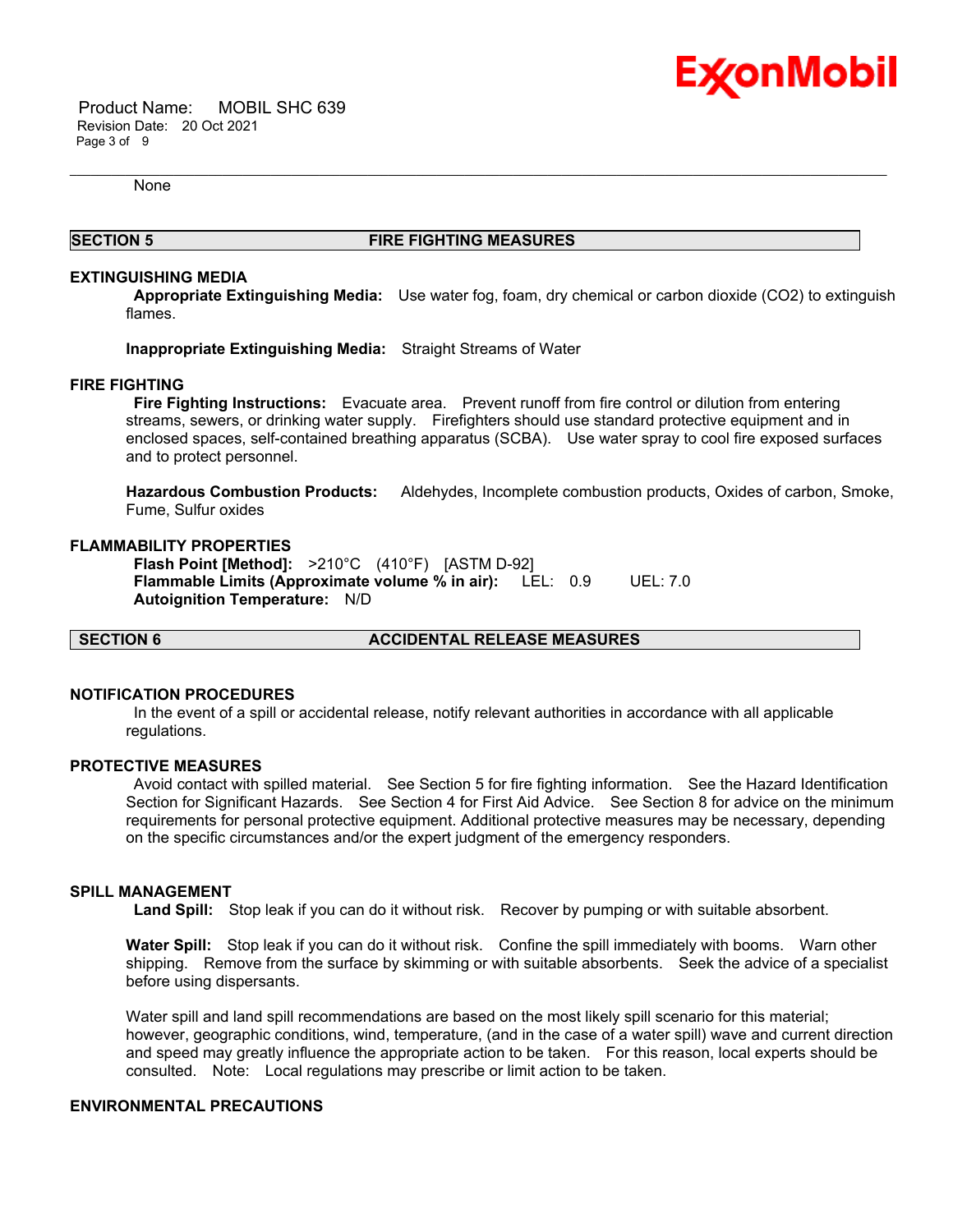

 Product Name: MOBIL SHC 639 Revision Date: 20 Oct 2021 Page 4 of 9

> Large Spills: Dike far ahead of liquid spill for later recovery and disposal. Prevent entry into waterways, sewers, basements or confined areas.

\_\_\_\_\_\_\_\_\_\_\_\_\_\_\_\_\_\_\_\_\_\_\_\_\_\_\_\_\_\_\_\_\_\_\_\_\_\_\_\_\_\_\_\_\_\_\_\_\_\_\_\_\_\_\_\_\_\_\_\_\_\_\_\_\_\_\_\_\_\_\_\_\_\_\_\_\_\_\_\_\_\_\_\_\_\_\_\_\_\_\_\_\_\_\_\_\_\_\_\_\_\_\_\_\_\_\_\_\_\_\_\_\_\_\_\_\_\_

# **SECTION 7 HANDLING AND STORAGE**

# **HANDLING**

 Prevent small spills and leakage to avoid slip hazard. Material can accumulate static charges which may cause an electrical spark (ignition source). When the material is handled in bulk, an electrical spark could ignite any flammable vapors from liquids or residues that may be present (e.g., during switch-loading operations). Use proper bonding and/or ground procedures. However, bonding and grounds may not eliminate the hazard from static accumulation. Consult local applicable standards for guidance. Additional references include American Petroleum Institute 2003 (Protection Against Ignitions Arising out of Static, Lightning and Stray Currents) or National Fire Protection Agency 77 (Recommended Practice on Static Electricity) or CENELEC CLC/TR 50404 (Electrostatics - Code of practice for the avoidance of hazards due to static electricity).

**Static Accumulator:** This material is a static accumulator.

# **STORAGE**

The type of container used to store the material may affect static accumulation and dissipation. Do not store in open or unlabelled containers.

# **SECTION 8 EXPOSURE CONTROLS / PERSONAL PROTECTION**

# **EXPOSURE LIMIT VALUES**

## **Exposure limits/standards (Note: Exposure limits are not additive)**

| <b>Substance Name</b> | Form |            | Limit / Standard | <b>Note</b> | Source                  |
|-----------------------|------|------------|------------------|-------------|-------------------------|
| TRIPHENYL PHOSPHATE   |      | <b>TWA</b> | $3 \text{ mg/m}$ |             | <b>Philippines OELs</b> |
| TRIPHENYL PHOSPHATE   |      | <b>TWA</b> | $3 \text{ mg/m}$ |             | ACGIH                   |

**Exposure limits/standards for materials that can be formed when handling this product:** When mists/aerosols can occur the following is recommended:  $5 \text{ mg/m}^3$  - ACGIH TLV (inhalable fraction).

NOTE: Limits/standards shown for guidance only. Follow applicable regulations.

# **ENGINEERING CONTROLS**

The level of protection and types of controls necessary will vary depending upon potential exposure conditions. Control measures to consider:

No special requirements under ordinary conditions of use and with adequate ventilation.

# **PERSONAL PROTECTION**

Personal protective equipment selections vary based on potential exposure conditions such as applications, handling practices, concentration and ventilation. Information on the selection of protective equipment for use with this material, as provided below, is based upon intended, normal usage.

**Respiratory Protection:** If engineering controls do not maintain airborne contaminant concentrations at a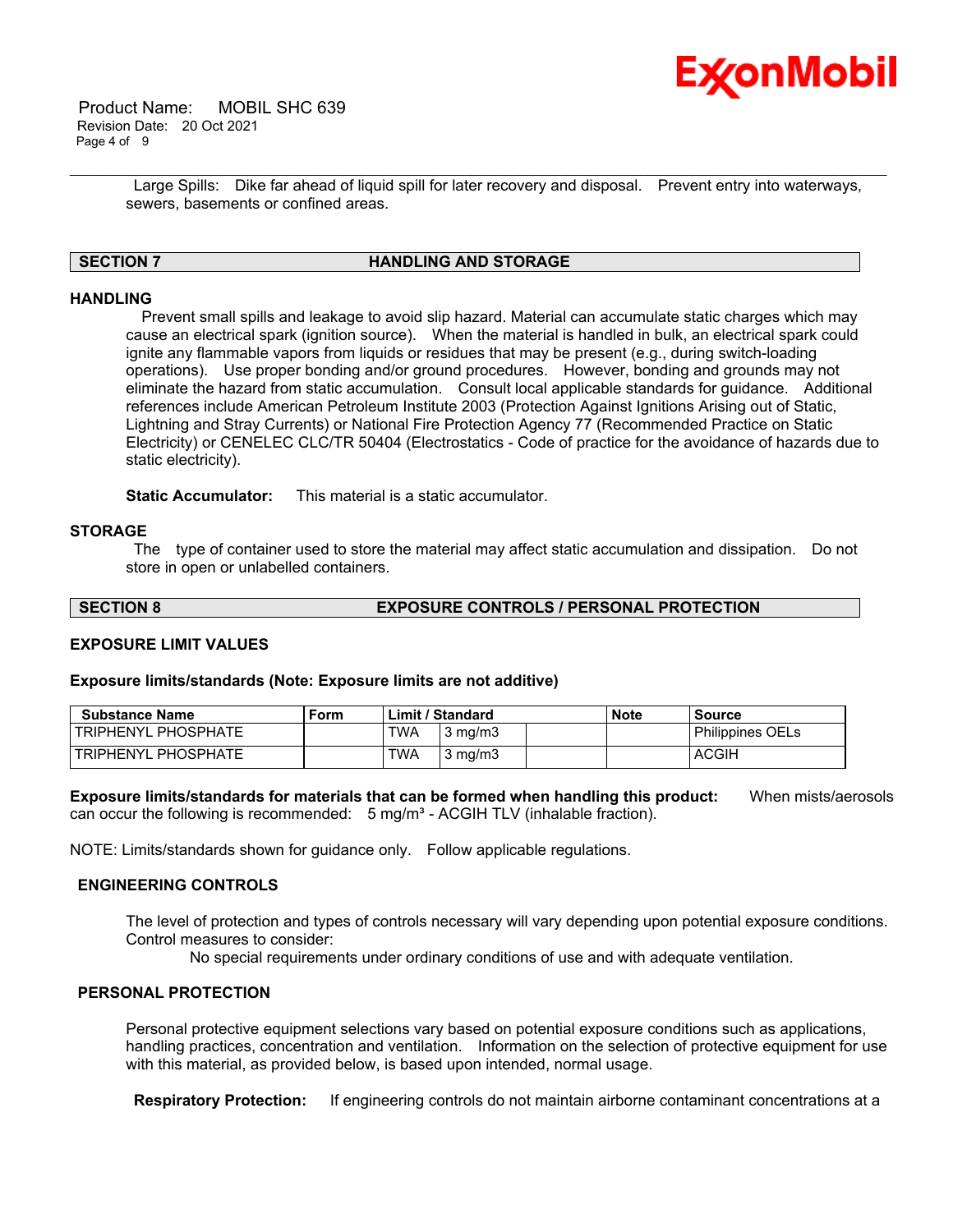

level which is adequate to protect worker health, an approved respirator may be appropriate. Respirator selection, use, and maintenance must be in accordance with regulatory requirements, if applicable. Types of respirators to be considered for this material include:

\_\_\_\_\_\_\_\_\_\_\_\_\_\_\_\_\_\_\_\_\_\_\_\_\_\_\_\_\_\_\_\_\_\_\_\_\_\_\_\_\_\_\_\_\_\_\_\_\_\_\_\_\_\_\_\_\_\_\_\_\_\_\_\_\_\_\_\_\_\_\_\_\_\_\_\_\_\_\_\_\_\_\_\_\_\_\_\_\_\_\_\_\_\_\_\_\_\_\_\_\_\_\_\_\_\_\_\_\_\_\_\_\_\_\_\_\_\_

No special requirements under ordinary conditions of use and with adequate ventilation. Particulate

For high airborne concentrations, use an approved supplied-air respirator, operated in positive pressure mode. Supplied air respirators with an escape bottle may be appropriate when oxygen levels are inadequate, gas/vapor warning properties are poor, or if air purifying filter capacity/rating may be exceeded.

**Hand Protection:** Any specific glove information provided is based on published literature and glove manufacturer data. Glove suitability and breakthrough time will differ depending on the specific use conditions. Contact the glove manufacturer for specific advice on glove selection and breakthrough times for your use conditions. Inspect and replace worn or damaged gloves. The types of gloves to be considered for this material include:

No protection is ordinarily required under normal conditions of use. Nitrile,Viton

**Eye Protection:** If contact is likely, safety glasses with side shields are recommended.

**Skin and Body Protection:** Any specific clothing information provided is based on published literature or manufacturer data. The types of clothing to be considered for this material include:

No skin protection is ordinarily required under normal conditions of use. In accordance with good industrial hygiene practices, precautions should be taken to avoid skin contact.

**Specific Hygiene Measures:** Always observe good personal hygiene measures, such as washing after handling the material and before eating, drinking, and/or smoking. Routinely wash work clothing and protective equipment to remove contaminants. Discard contaminated clothing and footwear that cannot be cleaned. Practice good housekeeping.

# **ENVIRONMENTAL CONTROLS**

Comply with applicable environmental regulations limiting discharge to air, water and soil. Protect the environment by applying appropriate control measures to prevent or limit emissions.

# **SECTION 9 PHYSICAL AND CHEMICAL PROPERTIES**

**Note: Physical and chemical properties are provided for safety, health and environmental considerations only and may not fully represent product specifications. Contact the Supplier for additional information.**

# **GENERAL INFORMATION**

**Physical State:** Liquid **Color:** Orange **Odor:** Characteristic **Odor Threshold:** N/D

**IMPORTANT HEALTH, SAFETY, AND ENVIRONMENTAL INFORMATION Relative Density (at 15 °C):** 0.869 **Flammability (Solid, Gas):** N/A

**Flash Point [Method]:** >210°C (410°F) [ASTM D-92] **Flammable Limits (Approximate volume % in air):** LEL: 0.9 UEL: 7.0 **Autoignition Temperature:** N/D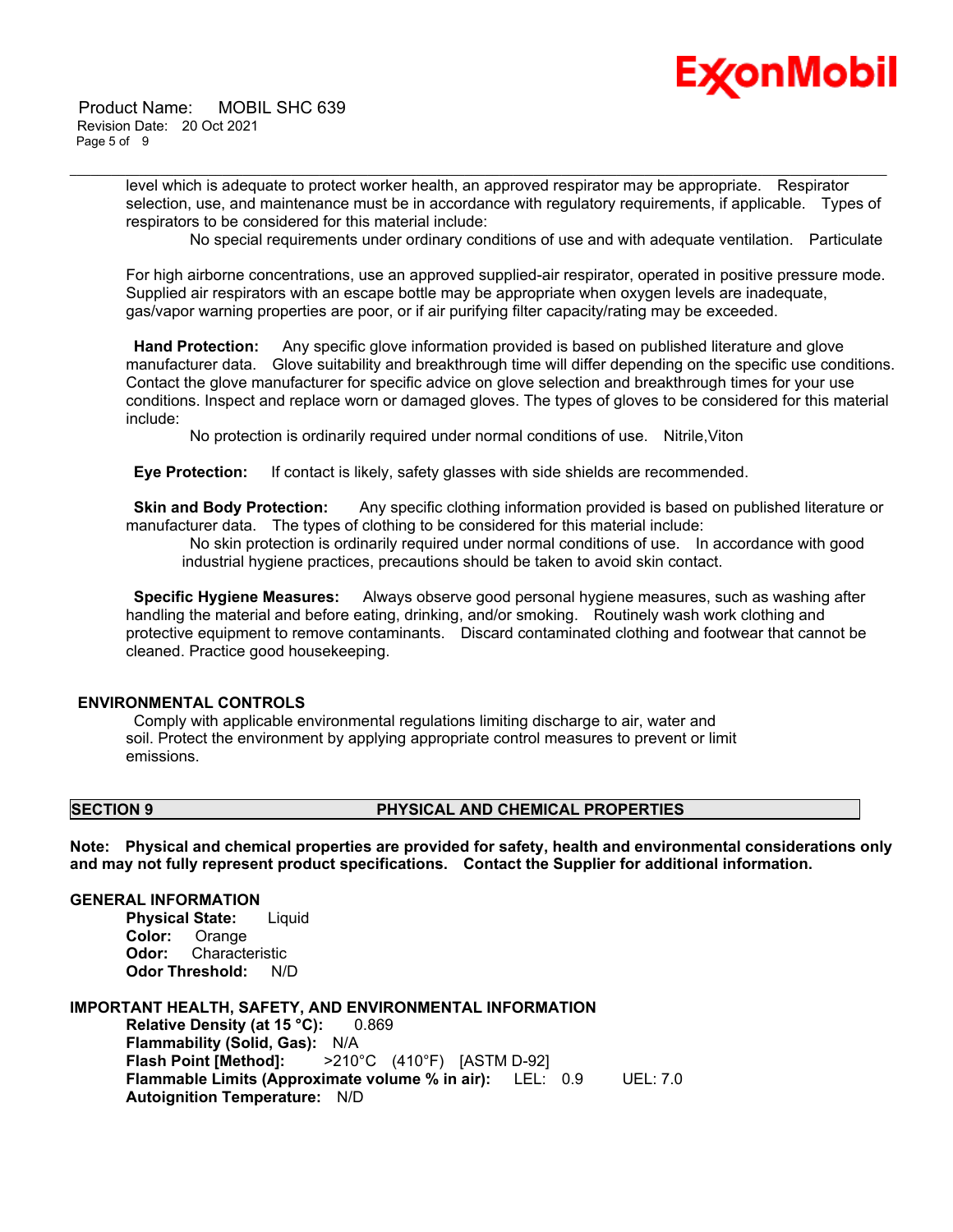

 Product Name: MOBIL SHC 639 Revision Date: 20 Oct 2021 Page 6 of 9

> **Boiling Point / Range:** > 316°C (600°F) [Estimated] **Decomposition Temperature:** N/D **Vapor Density (Air = 1):** > 2 at 101 kPa [Estimated] **Vapor Pressure:** < 0.013 kPa (0.1 mm Hg) at 20 °C [Estimated] **Evaporation Rate (n-butyl acetate = 1):** N/D **pH:** N/A **Log Pow (n-Octanol/Water Partition Coefficient):** > 3.5 [Estimated] **Solubility in Water:** Negligible **Viscosity:** 1000 cSt (1000 mm2/sec) at 40 °C | 93.4 cSt (93.4 mm2/sec) at 100 °C **Oxidizing Properties:** See Hazards Identification Section.

\_\_\_\_\_\_\_\_\_\_\_\_\_\_\_\_\_\_\_\_\_\_\_\_\_\_\_\_\_\_\_\_\_\_\_\_\_\_\_\_\_\_\_\_\_\_\_\_\_\_\_\_\_\_\_\_\_\_\_\_\_\_\_\_\_\_\_\_\_\_\_\_\_\_\_\_\_\_\_\_\_\_\_\_\_\_\_\_\_\_\_\_\_\_\_\_\_\_\_\_\_\_\_\_\_\_\_\_\_\_\_\_\_\_\_\_\_\_

# **OTHER INFORMATION**

**Freezing Point:** N/D **Melting Point:** N/A **Pour Point:** -27°C (-17°F) [ASTM D5950]

# **SECTION 10 STABILITY AND REACTIVITY**

**STABILITY:** Material is stable under normal conditions.

**CONDITIONS TO AVOID:** Excessive heat. High energy sources of ignition.

**MATERIALS TO AVOID:** Strong oxidizers

**HAZARDOUS DECOMPOSITION PRODUCTS:** Material does not decompose at ambient temperatures.

**POSSIBILITY OF HAZARDOUS REACTIONS:** Hazardous polymerization will not occur.

# **SECTION 11 TOXICOLOGICAL INFORMATION**

# **INFORMATION ON TOXICOLOGICAL EFFECTS**

| <b>Hazard Class</b>                                           | <b>Conclusion / Remarks</b>                                     |  |  |
|---------------------------------------------------------------|-----------------------------------------------------------------|--|--|
| Inhalation                                                    |                                                                 |  |  |
| Acute Toxicity: No end point data for                         | Minimally Toxic. Based on assessment of the components.         |  |  |
| lmaterial.                                                    |                                                                 |  |  |
| Irritation: No end point data for material.                   | Negligible hazard at ambient/normal handling temperatures.      |  |  |
| Ingestion                                                     |                                                                 |  |  |
| Acute Toxicity: No end point data for                         | Minimally Toxic. Based on assessment of the components.         |  |  |
| material.                                                     |                                                                 |  |  |
| <b>Skin</b>                                                   |                                                                 |  |  |
| Acute Toxicity: No end point data for                         | Minimally Toxic. Based on assessment of the components.         |  |  |
| material.                                                     |                                                                 |  |  |
| Skin Corrosion/Irritation: No end point data                  | Negligible irritation to skin at ambient temperatures. Based on |  |  |
| for material.                                                 | assessment of the components.                                   |  |  |
| Eye                                                           |                                                                 |  |  |
| Serious Eye Damage/Irritation: No end point                   | May cause mild, short-lasting discomfort to eyes. Based on      |  |  |
| data for material.                                            | assessment of the components.                                   |  |  |
| <b>Sensitization</b>                                          |                                                                 |  |  |
| Respiratory Sensitization: No end point data<br>for material. | Not expected to be a respiratory sensitizer.                    |  |  |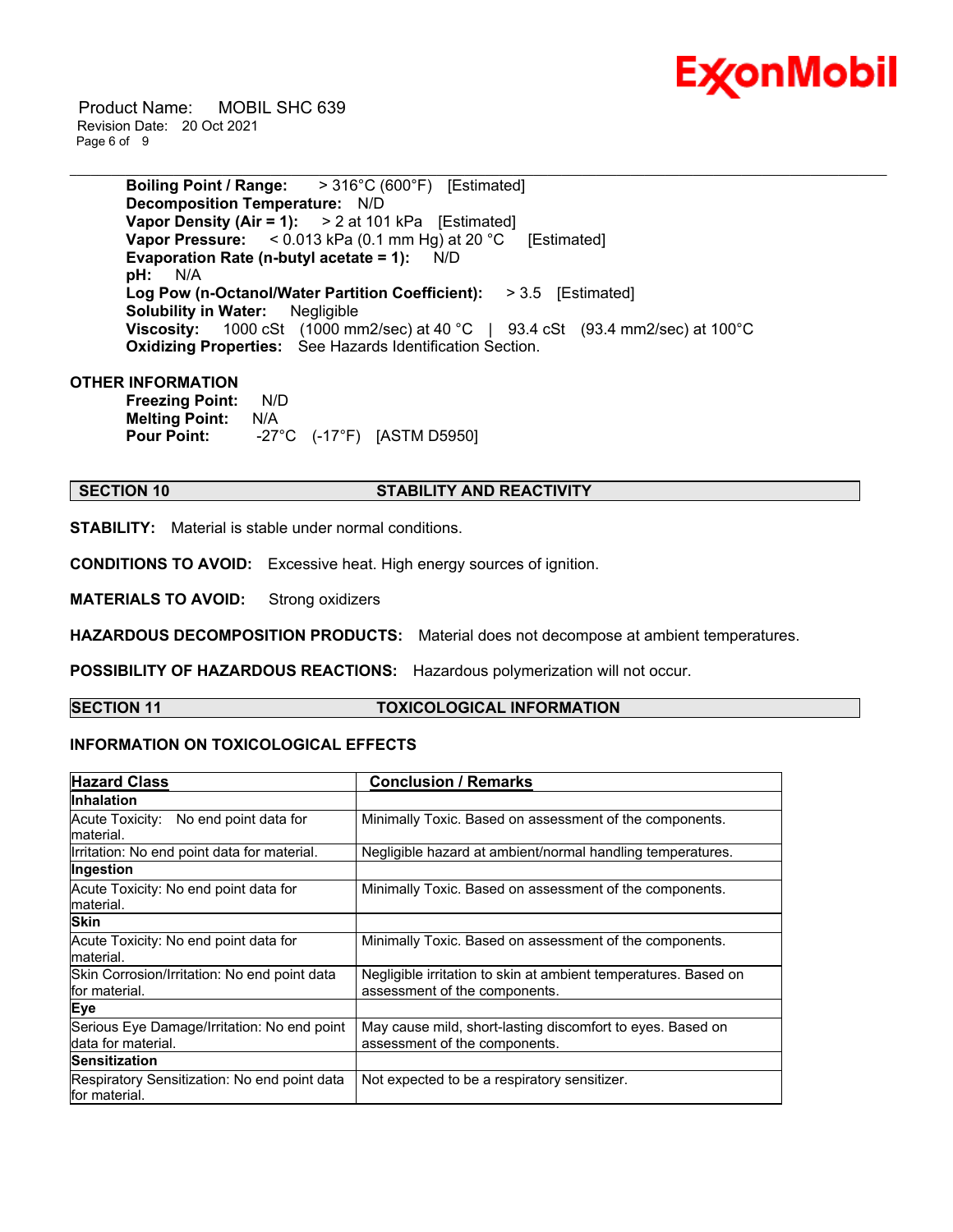

 Product Name: MOBIL SHC 639 Revision Date: 20 Oct 2021 Page 7 of 9

| Skin Sensitization: No end point data for<br>Not expected to be a skin sensitizer. Based on assessment of the<br>Imaterial.<br>components.<br>Aspiration: Data available.<br>Not expected to be an aspiration hazard.<br>Based on physico-<br>chemical properties of the material.<br>Germ Cell Mutagenicity: No end point data<br>Not expected to be a germ cell mutagen. Based on assessment of<br>for material.<br>the components.<br><b>Carcinogenicity:</b> No end point data for<br>Not expected to cause cancer. Based on assessment of the<br>material.<br>components.<br><b>Reproductive Toxicity:</b> No end point data<br>Not expected to be a reproductive toxicant. Based on assessment |
|------------------------------------------------------------------------------------------------------------------------------------------------------------------------------------------------------------------------------------------------------------------------------------------------------------------------------------------------------------------------------------------------------------------------------------------------------------------------------------------------------------------------------------------------------------------------------------------------------------------------------------------------------------------------------------------------------|
|                                                                                                                                                                                                                                                                                                                                                                                                                                                                                                                                                                                                                                                                                                      |
|                                                                                                                                                                                                                                                                                                                                                                                                                                                                                                                                                                                                                                                                                                      |
|                                                                                                                                                                                                                                                                                                                                                                                                                                                                                                                                                                                                                                                                                                      |
|                                                                                                                                                                                                                                                                                                                                                                                                                                                                                                                                                                                                                                                                                                      |
|                                                                                                                                                                                                                                                                                                                                                                                                                                                                                                                                                                                                                                                                                                      |
|                                                                                                                                                                                                                                                                                                                                                                                                                                                                                                                                                                                                                                                                                                      |
|                                                                                                                                                                                                                                                                                                                                                                                                                                                                                                                                                                                                                                                                                                      |
|                                                                                                                                                                                                                                                                                                                                                                                                                                                                                                                                                                                                                                                                                                      |
| for material.<br>of the components.                                                                                                                                                                                                                                                                                                                                                                                                                                                                                                                                                                                                                                                                  |
| Lactation: No end point data for material.<br>Not expected to cause harm to breast-fed children.                                                                                                                                                                                                                                                                                                                                                                                                                                                                                                                                                                                                     |
| Specific Target Organ Toxicity (STOT)                                                                                                                                                                                                                                                                                                                                                                                                                                                                                                                                                                                                                                                                |
| Single Exposure: No end point data for<br>Not expected to cause organ damage from a single exposure.                                                                                                                                                                                                                                                                                                                                                                                                                                                                                                                                                                                                 |
| material.                                                                                                                                                                                                                                                                                                                                                                                                                                                                                                                                                                                                                                                                                            |
| Repeated Exposure: No end point data for<br>Not expected to cause organ damage from prolonged or repeated                                                                                                                                                                                                                                                                                                                                                                                                                                                                                                                                                                                            |
| exposure. Based on assessment of the components.<br>material.                                                                                                                                                                                                                                                                                                                                                                                                                                                                                                                                                                                                                                        |

# **OTHER INFORMATION**

## **Contains:**

Synthetic base oils: Not expected to cause significant health effects under conditions of normal use, based on laboratory studies with the same or similar materials. Not mutagenic or genotoxic. Not sensitizing in test animals and humans.

## **IARC Classification:**

**The following ingredients are cited on the lists below:** None.

|              | --REGULATORY LISTS SEARCHED-- |              |
|--------------|-------------------------------|--------------|
| $1 = IARC 1$ | $2 = IARC 2A$                 | $3 = IARC2B$ |

### **SECTION 12 ECOLOGICAL INFORMATION**

The information given is based on data for the material, components of the material, or for similar materials, through the application of bridging principals.

# **ECOTOXICITY**

 Material -- Not expected to be harmful to aquatic organisms. Material -- Not expected to demonstrate chronic toxicity to aquatic organisms.

# **MOBILITY**

 Base oil component -- Low solubility and floats and is expected to migrate from water to the land. Expected to partition to sediment and wastewater solids.

# **ECOLOGICAL DATA**

**Ecotoxicity**

| Test                     | <b>Duration</b> | Organism<br>Type | Test Results                               |
|--------------------------|-----------------|------------------|--------------------------------------------|
| Aquatic - Acute Toxicity | 96 hour(s)      | Oncorhynchus     | LL50 1003 mg/l: data for similar materials |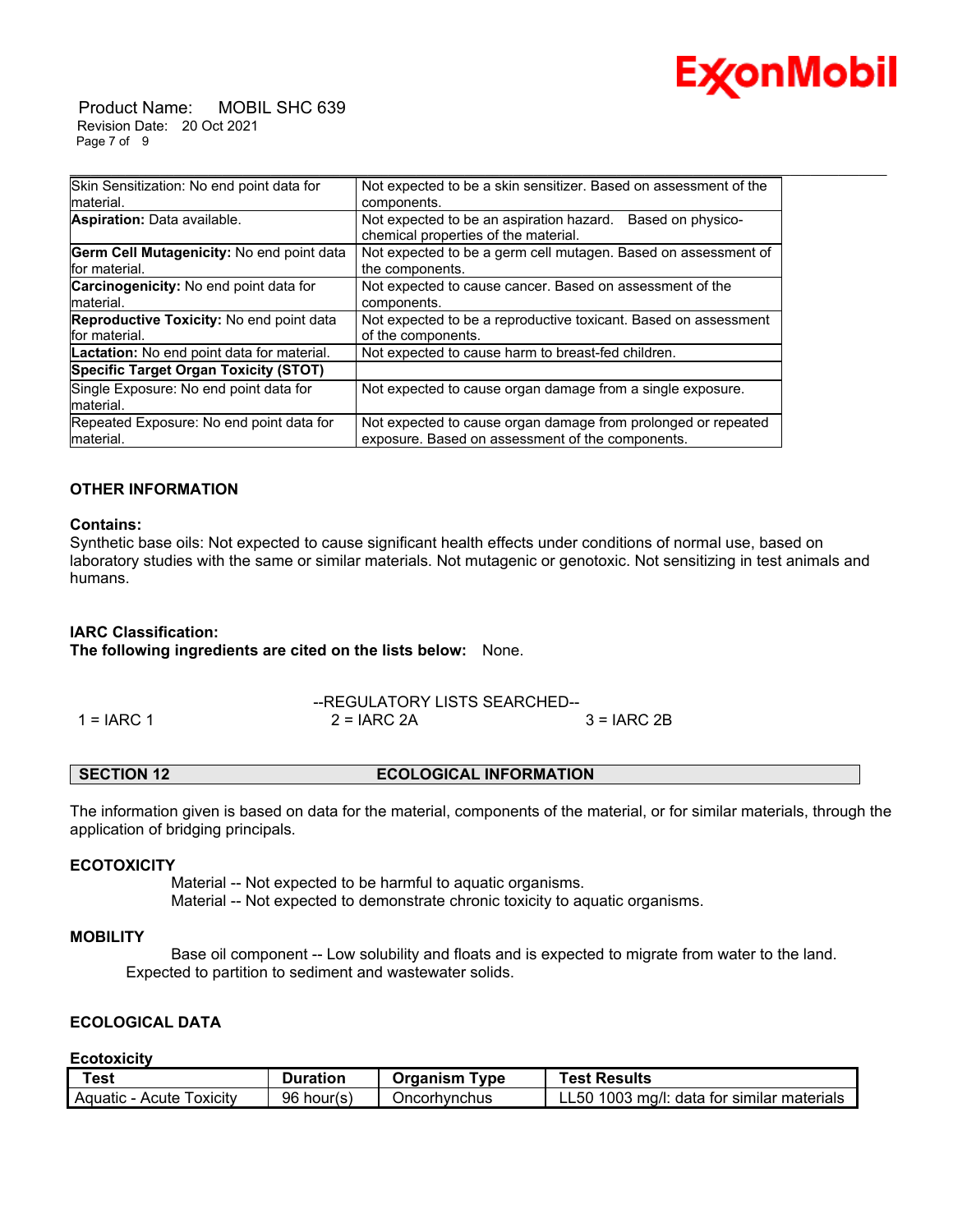

 Product Name: MOBIL SHC 639 Revision Date: 20 Oct 2021 Page 8 of 9

|                               |                         | <b>MVKISS</b>         |                                                                       |
|-------------------------------|-------------------------|-----------------------|-----------------------------------------------------------------------|
| Chronic<br>oxicity<br>Aquatic | ົ<br>dav(s)<br><u>.</u> | ⊃apr<br>magna<br>nnia | <b>NC</b><br>)F<br>D<br>data<br>materials<br>tor<br>similar<br>, ma/l |

# **SECTION 13 DISPOSAL CONSIDERATIONS**

Disposal recommendations based on material as supplied. Disposal must be in accordance with current applicable laws and regulations, and material characteristics at time of disposal.

# **DISPOSAL RECOMMENDATIONS**

Product is suitable for burning in an enclosed controlled burner for fuel value or disposal by supervised incineration at very high temperatures to prevent formation of undesirable combustion products. Protect the environment. Dispose of used oil at designated sites. Minimize skin contact. Do not mix used oils with solvents, brake fluids or coolants.

**Empty Container Warning** Empty Container Warning (where applicable): Empty containers may contain residue and can be dangerous. Do not attempt to refill or clean containers without proper instructions. Empty drums should be completely drained and safely stored until appropriately reconditioned or disposed. Empty containers should be taken for recycling, recovery, or disposal through suitably qualified or licensed contractor and in accordance with governmental regulations. DO NOT PRESSURISE, CUT, WELD, BRAZE, SOLDER, DRILL, GRIND, OR EXPOSE SUCH CONTAINERS TO HEAT, FLAME, SPARKS, STATIC ELECTRICITY, OR OTHER SOURCES OF IGNITION. THEY MAY EXPLODE AND CAUSE INJURY OR DEATH.

# **SECTION 14 TRANSPORT INFORMATION**

**LAND** : Not Regulated for Land Transport

**SEA (IMDG):** Not Regulated for Sea Transport according to IMDG-Code

**Marine Pollutant:** No

**AIR (IATA):** Not Regulated for Air Transport

**SECTION 15 REGULATORY INFORMATION**

**This material is not considered hazardous according to the Classification of Chemicals based on Globally Harmonized System of Classification and Labelling of Chemicals (GHS) under the Joint DTI-DENR-DA-DOF-DOH-DILG-DOLE-DOTC Administrative Order No. 01 Series of 2009 by ministries.**

# **REGULATORY STATUS AND APPLICABLE LAWS AND REGULATIONS**

**Product is under Philippines PCL/CCO:** Not Regulated **Ozone Depleting Substances (ODS) (Chemical Control Order, DENR Admin. Order No. 2013-25):** Not Regulated

**Listed or exempt from listing/notification on the following chemical inventories :** AIIC, DSL, ENCS, IECSC, ISHL, KECI, PICCS, TCSI, TSCA